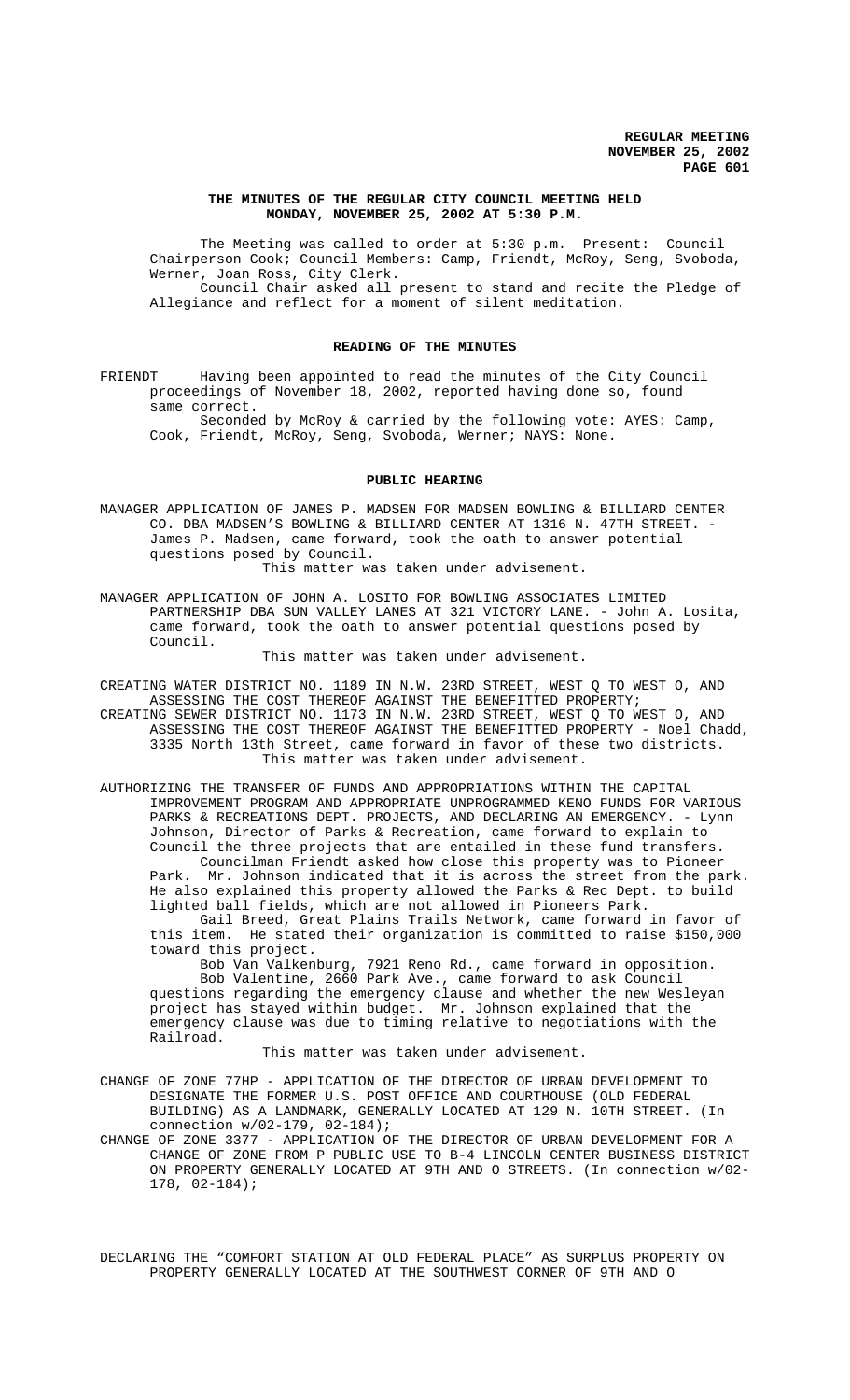STREETS.(In connection w/02-178, 02-179) - Dallas McGee, Urban Development Dept, came forward to explain that the Old Federal Building was now going to be designated as a landmark for both the interior and exterior.

Ed Zimmer, Historic Preservation, came forward to give a slide show of the special features of the building. He stated that the National Register Nomination is in progress. He said that the city will take easements in the interior and exterior of the building to protect the historic features.

Bob Van Valkenburg, 7921 Reno Rd., came forward in opposition. Craig Grote, 4935 Huntington St., came forward in opposition. Bob Valentine, 2660 Park Avenue, came forward to ask questions regarding the taxes on this building. Mr. McGee stated that it would actually be the year 2015 before taxes would be paid by NuStyle.

Councilman Werner asked if this was voted down, would it jeopardize the agreement with NuStyle. Mr. McGee reported this was a public bid process and the Comfort Station was included in this bid. Discussion among Council members ensued.

This matter was taken under advisement.

CHANGE OF ZONE 3379 - APPLICATION OF MARVIN AND BARBARA ARMSTRONG FOR A CHANGE OF ZONE FROM R-4 RESIDENTIAL TO I-1 INDUSTRIAL ON PROPERTY GENERALLY LOCATED AT N. 58TH STREET AND 120' NORTH OF BALLARD AVENUE - Bill Olson, Attorney, 134 So. 13th Street, representing Mr. and Mrs. Armstrong, came forward to explain the application.

Councilman Werner asked if this were zoned I - Industrial, what kinds of uses would be available. Mr. Olsson suggested there would be a broader scope with that zone.

Councilwoman Seng asked Mr. Olsson if he had met with the owners of the group home in the neighborhood. Mr. Olsson indicated he did not contact them.

Councilman Cook suggested that this has been a commercial use for a long time. Mr. Olsson replied that Mel Goddard requested that this property be re-zoned.

Councilwoman Seng asked Ray Hill if the Havelock Neighborhood Association had been contacted. Ray Hill, Planning Dept. came forward to answer questions and reported they had been contacted. Mr. Hill informed Council that this property hasn't always been commercial. The City Directory from the 1950's indicate that it had been residential. According to the present Comp Plan this should front on Ballard street and the size of the water line in the area is sufficient only for residential use.

Councilwoman McRoy stated that if this property was not rezoned, they would not be in conformance and would have to abandon the open storage that is property is presently using.

Mr. Olson returned for rebuttal.

Council Chair Cook asked if some industrial user wanted this property, could we deny them a curb cut.

Bill Nass, Public Works & Utilities Dept., came forward and stated it would be very difficult to get access for an industrial business since this is a residential road and it would not hold up to industrial use.

Dana Roper, City Attorney, came forward to state that legally they may be entitled to access to their property coming off of a public street. Council Chair Cook requested the Law Dept. to check into options available before the next Council meeting.

This matter was taken under advisement.

CHANGE OF ZONE 3383 - APPLICATION OF CAPITOL SPORTS FOUNDATION FOR A CHANGE OF ZONE FROM AG AGRICULTURAL TO I-1 INDUSTRIAL ON PROPERTY GENERALLY LOCATED AT THE NORTHEAST CORNER OF N. 70TH STREET AND SALT CREEK, SOUTH OF ARBOR ROAD - Mark Hunzeker, Attorney at Law, 530 So. 13th St., Suite B, representing Capitol Sports Foundation came forward to speak to the application for a Change of Zone. Mr. Hunzeker explained that it was the Planning Director's desire to re-zone the area so that it would help the Foundation meet requirements.

This matter was taken under advisement.

SPECIAL PERMIT 1976 - APPLICATION OF WILLARD GIEBENRATH TO DEVELOP VIEW POINTE NORTH COMMUNITY UNIT PLAN FOR 14 SINGLE FAMILY ACREAGE LOTS ON PROPERTY GENERALLY LOCATED AT N. 70TH STREET AND WAVERLY ROAD. (IN CONNECTION W/02R-245);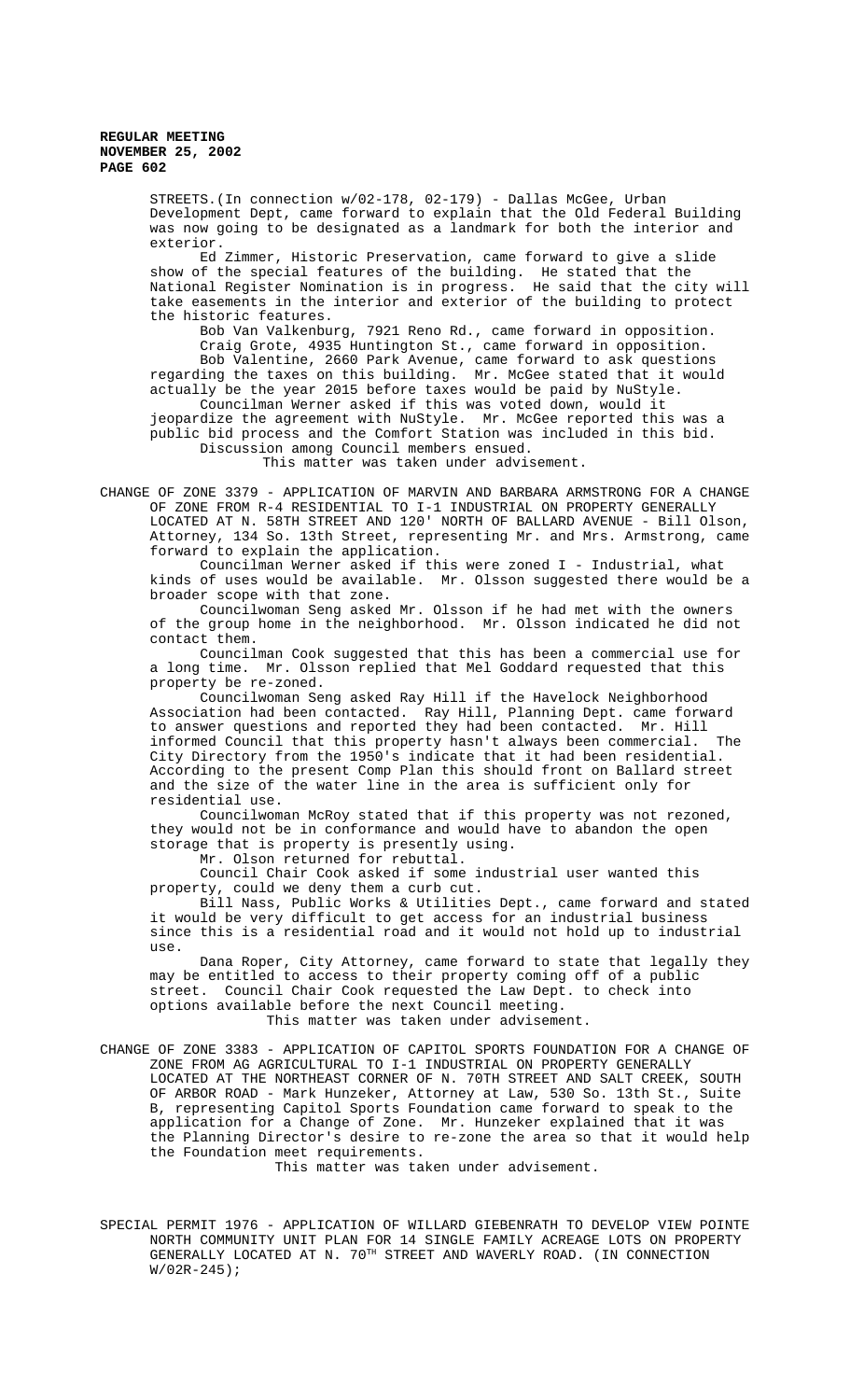ACCEPTING AND APPROVING THE PRELIMINARY PLAT OF VIEW POINTE NORTH FOR 14 LOTS AND 5 OUTLOTS WITH WAIVERS OF THE REQUIRED STREET TREES, STREET LIGHTING, LANDSCAPE SCREENS, SIDEWALKS, CUL-DE-SAC LENGTH, STORM WATER DETENTION AND BLOCK LENGTH, ON PROPERTY GENERALLY LOCATED AT N.  $70^{\text{th}}$ STREET AND WAVERLY ROAD. (IN CONNECTION W/02R-244) - Tom Huston, Attorney, 233 So. 13th Street, Suite 1906, representing Willard Gibenrath, came forward to address these two matters. He explained that additional water testing had been completed and that there is an adequate supply of potable water.

Julie Burns, 12902 N. 70th Street, came forward in opposition. She stated that the Lincoln-Lancaster Health Dept. only looks at the nitrate levels, but in her opinion it was the salt levels that are very high. She suggested that additional testing should be conducted to see if there is enough quantity for all the proposed lots and for quality of water.

Bob VanValkenburg, 7921 Reno Rd., came forward and stated a neutral position. He did report that while he was a Chemist at Goodyear, he authorized barrels of hazardous chemicals to be taken there. At some point in time when those barrels rupture, there could be some potential liabilities and it could effect the quality of the water. Tom Huston, returned for rebuttal.

Ray Hill, Planning Dept., came forward and stated their department recommended approval of this Special Permit

John Chess, Environmental Health Specialist, Lincoln-Lancaster Health Dept. came forward and said their department did not normally comment on the overall water quality. Councilman Werner asked the Health Dept. to give us a recommendation. Mr. Chess indicated he had contacted Olsson's and there is nothing further to consider.

Discussion ensued among Council members. Councilman Werner questioned if the City should be contacting the EPA and be concerned about potential liability regarding the water that flows near the landfill.

Dana Roper, City Attorney, reported that the landfill was closed according to EPA regulations and the City had met its obligations regarding this matter.

Steve Masters, Public Works and Utilities, stated that the City has spent thousands of dollars testing the water around the landfill and the State Dept. of Environmental Quality has monitored the situation as well. He responded to Council Chair Cook's question about the dumping of additional chemicals in the County by saying that the Health Dept. and the Natural Resource District do have standards in place to deal with matters such as this.

This matter was taken under advisement.

APPOINTING CARMELIA ANTHONY TO THE LINCOLN COMMISSION ON HUMAN RIGHTS FOR A THREE-YEAR TERM EXPIRING DECEMBER 31, 2005;

APPOINTING LORI LOPEZ URDIALES TO THE LINCOLN COMMISSION ON HUMAN RIGHTS TO FILL AN UNEXPIRED TERM EXPIRING DECEMBER 31, 2003;

REAPPOINTING ERNESTO CASTILLO, JR. AND OSCAR HARRIOTT TO THE LINCOLN COMMISSION ON HUMAN RIGHTS FOR THREE-YEAR TERMS EXPIRING DECEMBER 31, 2005 - Bob Valentine, 2660 Park Ave., came forward to follow up on statements he had made at last week's Council meeting. After having read last year's report on Human Rights issues, he suggested that the money budgeted for the Human Rights Commission would be better spent on hiring additional police officers.

This matter was taken under advisement.

### **MISCELLANEOUS BUSINESS**

Craig Groat, 4935 Huntington Street, came forward to again discuss the condition of the bleachers that the city owns in the various parks. This matter was taken under advisement.

**\*\* END OF PUBLIC HEARING \*\***

**COUNCIL ACTION**

**LIQUOR RESOLUTIONS**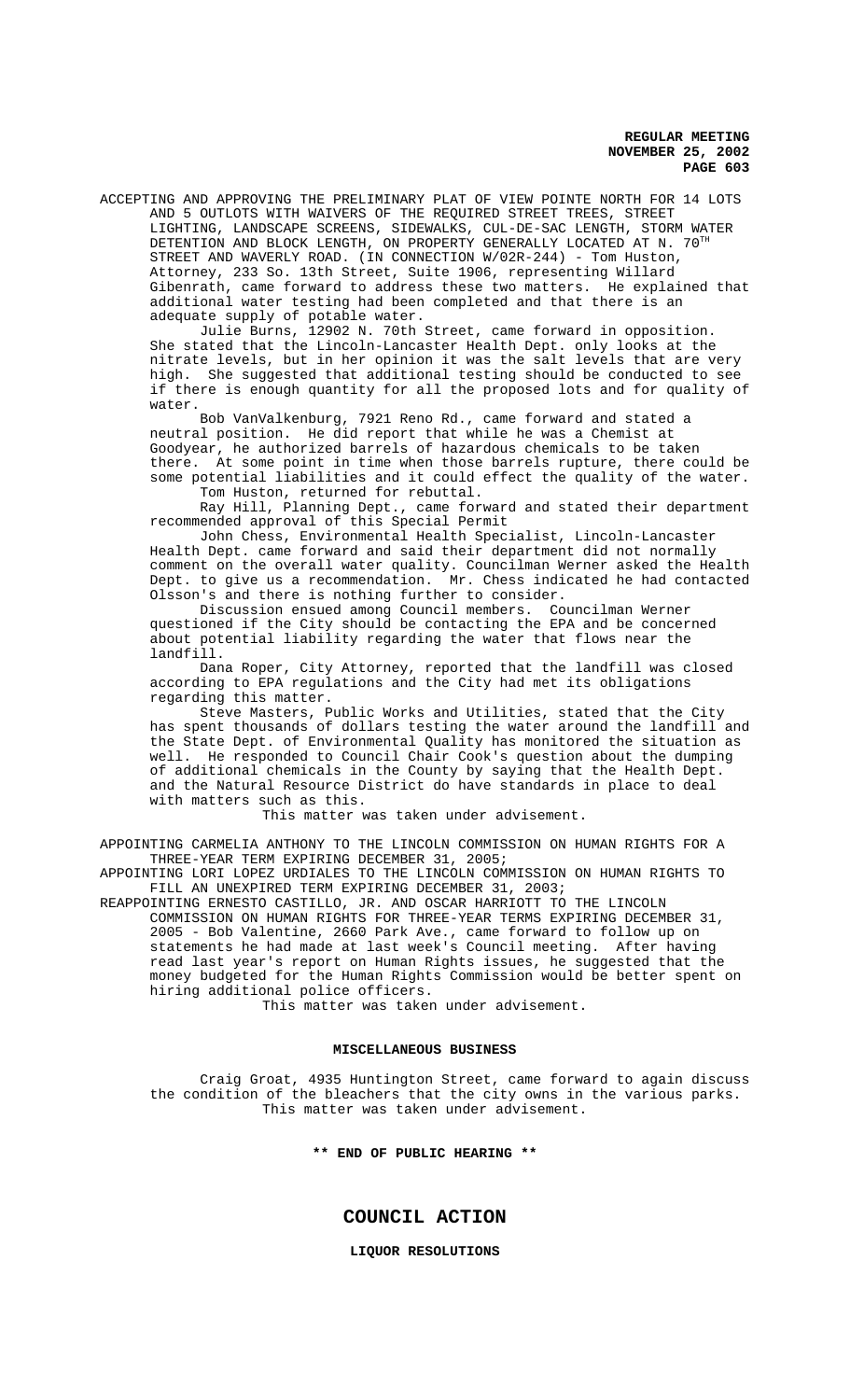MANAGER APPLICATION OF JAMES P. MADSEN FOR MADSEN BOWLING & BILLIARD CENTER CO. DBA MADSEN'S BOWLING & BILLIARD CENTER AT 1316 N. 47TH STREET - CLERK read the following resolution, introduced by Ken Svoboda, who moved its adoption for approval:

A-81826 WHEREAS, Madsen Bowling & Billiard Center Co. dba "Madsen's Bowling & Billiard Center" located at 1316 N. 47th Street, Lincoln, Nebraska has been approved for a Retail Class "C" liquor license, and

now requests that James P. Madsen be named manager; WHEREAS, James P. Madsen appears to be a fit and proper person to manage said business.

NOW, THEREFORE, BE IT RESOLVED by the City Council of the City of Lincoln, Nebraska:

That after hearing duly had as required by law, consideration of the facts of this application, the Nebraska Liquor Control Act, and the pertinent City ordinances, the City Council recommends that James P. Madsen be approved as manager of this business for said licensee. The City Clerk is directed to transmit a copy of this resolution to the Nebraska Liquor Control Commission.

Introduced by Ken Svoboda Seconded by Camp & carried by the following vote: AYES: Camp, Cook, Friendt, McRoy, Seng, Svoboda, Werner; NAYS: None.

MANAGER APPLICATION OF JOHN A. LOSITO FOR BOWLING ASSOCIATES LIMITED PARTNERSHIP DBA SUN VALLEY LANES AT 321 VICTORY LANE - CLERK read the following resolution, introduced by Ken Svoboda, who moved its adoption

for approval:<br>A-81827 WHEREAS WHEREAS, Bowling Associates Limited Partnership dba "Sun Valley Lanes" located at 321 Victory Lane, Lincoln, Nebraska has been approved for a Retail Class "C" liquor license, and now requests that John A. Losito be named manager;

WHEREAS, John A. Losito appears to be a fit and proper person to manage said business.

NOW, THEREFORE, BE IT RESOLVED by the City Council of the City of Lincoln, Nebraska:

That after hearing duly had as required by law, consideration of the facts of this application, the Nebraska Liquor Control Act, and the pertinent City ordinances, the City Council recommends that John A.<br>Losito be approved as manager of this business for said licensee. The Losito be approved as manager of this business for said licensee. City Clerk is directed to transmit a copy of this resolution to the Nebraska Liquor Control Commission.

Introduced by Ken Svoboda

Seconded by Friendt& carried by the following vote: AYES: Camp, Cook, Friendt, McRoy, Seng, Svoboda, Werner; NAYS: None.

# **ORDINANCES - 2ND READING**

- CREATING WATER DISTRICT NO. 1189 IN N.W. 23RD STREET, WEST Q TO WEST O, AND ASSESSING THE COST THEREOF AGAINST THE BENEFITTED PROPERTY - CLERK read an ordinance, introduced by Annette McRoy, creating Water District No. 1189 in N.W. 23rd Street, West Q to West O, and assessing the cost thereof against the benefitted property, the second time.
- CREATING SEWER DISTRICT NO. 1178 IN N.W. 23RD STREET, WEST Q TO WEST O, AND ASSESSING THE COST THEREOF AGAINST THE BENEFITTED PROPERTY - CLERK read an ordinance, introduced by Annette McRoy, creating Sewer District No. 1178 in N.W. 23rd Street, West Q to West o, and assessing the cost thereof against the benefitted property, the second time.
- CREATING ALLEY PAVING DISTRICT NO. 363 FROM 26TH STREET TO 27TH STREET BETWEEN Q AND R STREETS, AND ASSESSING THE COST THEREOF AGAINST THE BENEFITTED PROPERTY - CLERK read an ordinance, introduced by Annette McRoy, creating Alley Paving District No. 363 from 26th Street to 27th Street between Q and R Streets, and assessing the cost thereof against the benefitted property, the second time.
- CREATING PAVING DISTRICT NO. 2624 IN FRONTAGE ROAD WHICH PARALLELS N. HIGHWAY 77 FROM HOLLAND ROAD SOUTH APPROXIMATELY 1,375 FEET AND ASSESSING THE COST THEREOF AGAINST THE BENEFITTED PROPERTY - CLERK read an ordinance, introduced by Annette McRoy, creating Paving District No. 2624 in Frontage Road which parallels N. Highway 77 from Holland Road south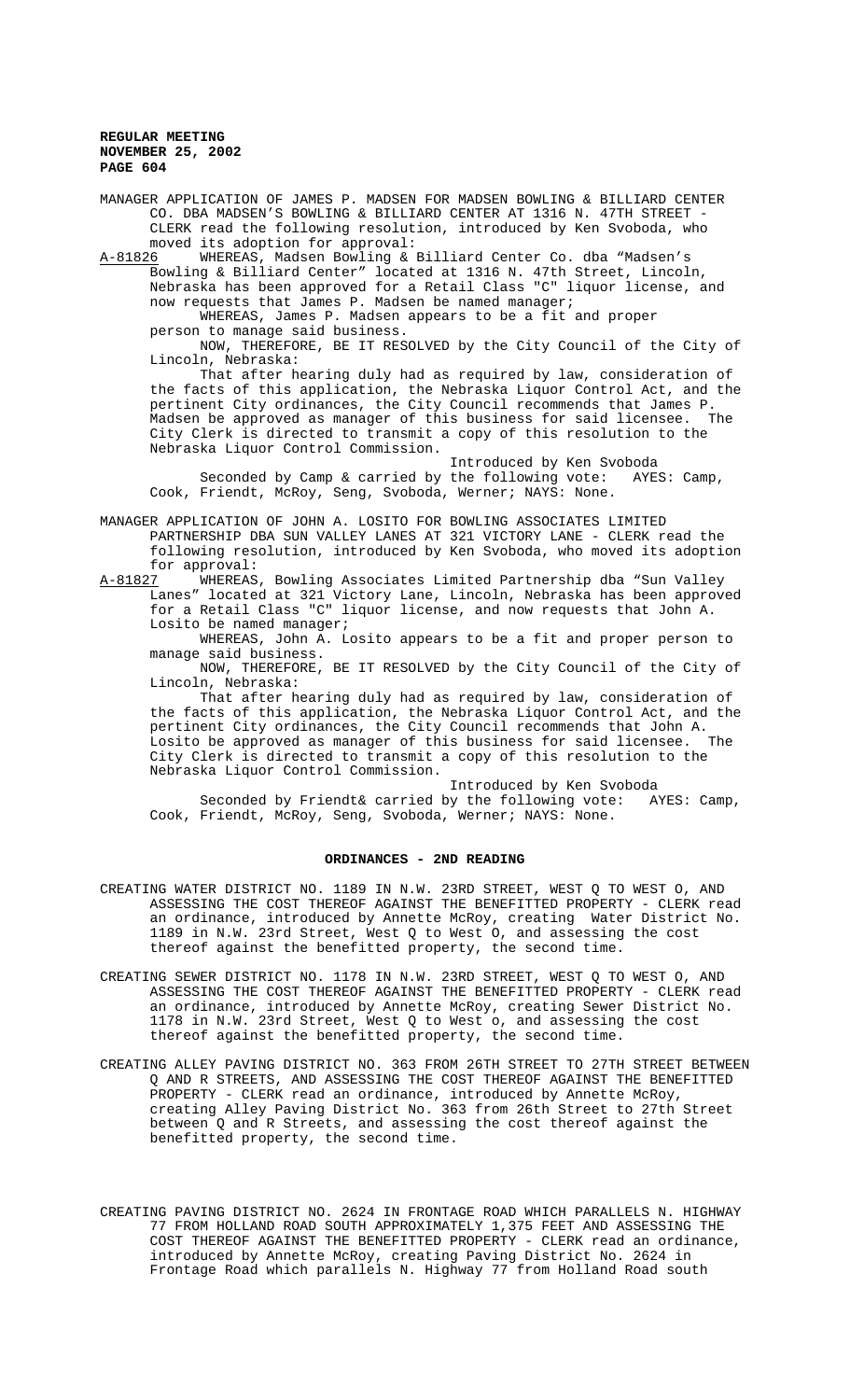approximately 1,375 feet and assessing the cost thereof against the benefitted property, the second time.

ACCEPTING AND APPROVING THE LEASE AGREEMENTS BETWEEN THE CITY AND NEBRASKA MACHINERY COMPANY FOR THE LEASE OF FOUR ARTICULATED FRAME FOUR-WHEEL DRIVE MOTOR GRADERS FOR THE SNOW REMOVAL SEASON NOVEMBER 2002 THROUGH FEBRUARY 2003 WITH AN OPTION TO RENEW FOR TWO ADDITIONAL SNOW REMOVAL SEASONS, AND DECLARING AN EMERGENCY. (REQUEST  $2^{ND}$  &  $3^{RD}$  READINGS

W/EMERGENCY CLAUSE)- PRIOR to reading:<br>WERNER Moved to waive Council rules and Moved to waive Council rules and have 2nd and 3rd reading on this date.

Seconded by Seng & carried by the following vote: AYES: Camp, Cook, Friendt, McRoy, Seng, Svoboda, Werner; NAYS: None.

CLERK Read an ordinance, introduced by Annette McRoy, accepting and approving the lease agreements between the City and Nebraska Machinery Company for the lease of four articulated frame four-wheel drive motor graders for the snow removal season November 2002 through February 2003 with an option to renew for two additional snow removal seasons, and declaring an emergency, the second time. **(See ORDINANCES - 3rd Reading)**

- AUTHORIZING THE TRANSFER OF FUNDS AND APPROPRIATIONS WITHIN THE CAPITAL IMPROVEMENT PROGRAM AND APPROPRIATE UNPROGRAMMED KENO FUNDS FOR VARIOUS PARKS & RECREATIONS DEPT. PROJECTS - CLERK read an ordinance, introduced by Annette McRoy, authorizing the transfer of funds and appropriations within the Capital Improvement Program and appropriate unprogrammed Keno funds for various Parks & Recreations Dept. projects, the second time.
- ACCEPTING THE OFFER OF PINE LAKE DEVELOPMENT, L.L.C. TO DEDICATE 98TH STREET RIGHT-OF-WAY GENERALLY LOCATED NORTH OF PINE LAKE ROAD, ABUTTING 98TH STREET TO THE WEST - CLERK read an ordinance, introduced by Annette McRoy, accepting the offer of Pine Lake Development, L.L.C. to dedicate 98th Street Right-of-Way generally located north of Pine Lake Road, abutting 98th Street to the west, the second time.
- CHANGE OF ZONE 77HP APPLICATION OF THE DIRECTOR OF URBAN DEVELOPMENT TO DESIGNATE THE FORMER U.S. POST OFFICE AND COURTHOUSE (OLD FEDERAL BUILDING) AS A LANDMARK, GENERALLY LOCATED AT 129 N. 10TH STREET.(IN CONNECTION W/02-179 & 02-184) - CLERK read an ordinance, introduced by Annette McRoy, for a Change of Zone 77HP - application of the Director of Urban Development to designate the former U.S. Post Office and Courthouse (Old Federal Building) as a landmark, generally located at 129 N. 10th Street, the second time.
- CHANGE OF ZONE 3377 APPLICATION OF THE DIRECTOR OF URBAN DEVELOPMENT FOR A CHANGE OF ZONE FROM P PUBLIC USE TO B-4 LINCOLN CENTER BUSINESS DISTRICT ON PROPERTY GENERALLY LOCATED AT 9TH AND O STREETS.(IN CONNECTION W/02- 178 & 02-184) - CLERK read an ordinance, introduce by Annette McRoy, for a Change of Zone 3377, application of the Director of Urban Development for a Change of Zone from P Public use to B-4 Lincoln Center Business District on property generally located at 9th and O Streets, the second time.
- DECLARING THE "COMFORT STATION AT OLD FEDERAL PLACE" AS SURPLUS PROPERTY ON PROPERTY GENERALLY LOCATED AT THE SOUTHWEST CORNER OF 9TH AND O STREETS. (In connection with 02-178 & 02-179) - CLERK read an ordinance, introduced by Annette McRoy, declaring the "Comfort Station at Old Federal Place" as surplus property on property generally located at the Southwest corner of 9th and O Streets, the second time.
- CHANGE OF ZONE 3379 APPLICATION OF MARVIN AND BARBARA ARMSTRONG FOR A CHANGE OF ZONE FROM R-4 RESIDENTIAL TO I-1 INDUSTRIAL ON PROPERTY GENERALLY LOCATED AT N. 58TH STREET AND 120' NORTH OF BALLARD AVENUE - CLERK read an ordinance, introduced by Annette McRoy, for a Change of Zone 3379, application of Marvin and Barbara Armstrong for a Change of Zone from R-4 residential to I-1 Industrial on property generally located at N. 58th Street and 120' north of Ballard Avenue, the second time.
- CHANGE OF ZONE 3383 APPLICATION OF CAPITOL SPORTS FOUNDATION FOR A CHANGE OF ZONE FROM AG AGRICULTURAL TO I-1 INDUSTRIAL ON PROPERTY GENERALLY LOCATED AT THE NORTHEAST CORNER OF N. 70TH STREET AND SALT CREEK, SOUTH OF ARBOR ROAD - CLERK read an ordinance, introduced by Annette McRoy, for a Change of Zone 3383, application of Capitol Sports Foundation for a Change of Zone from AG Agricultural to I-1 Industrial on property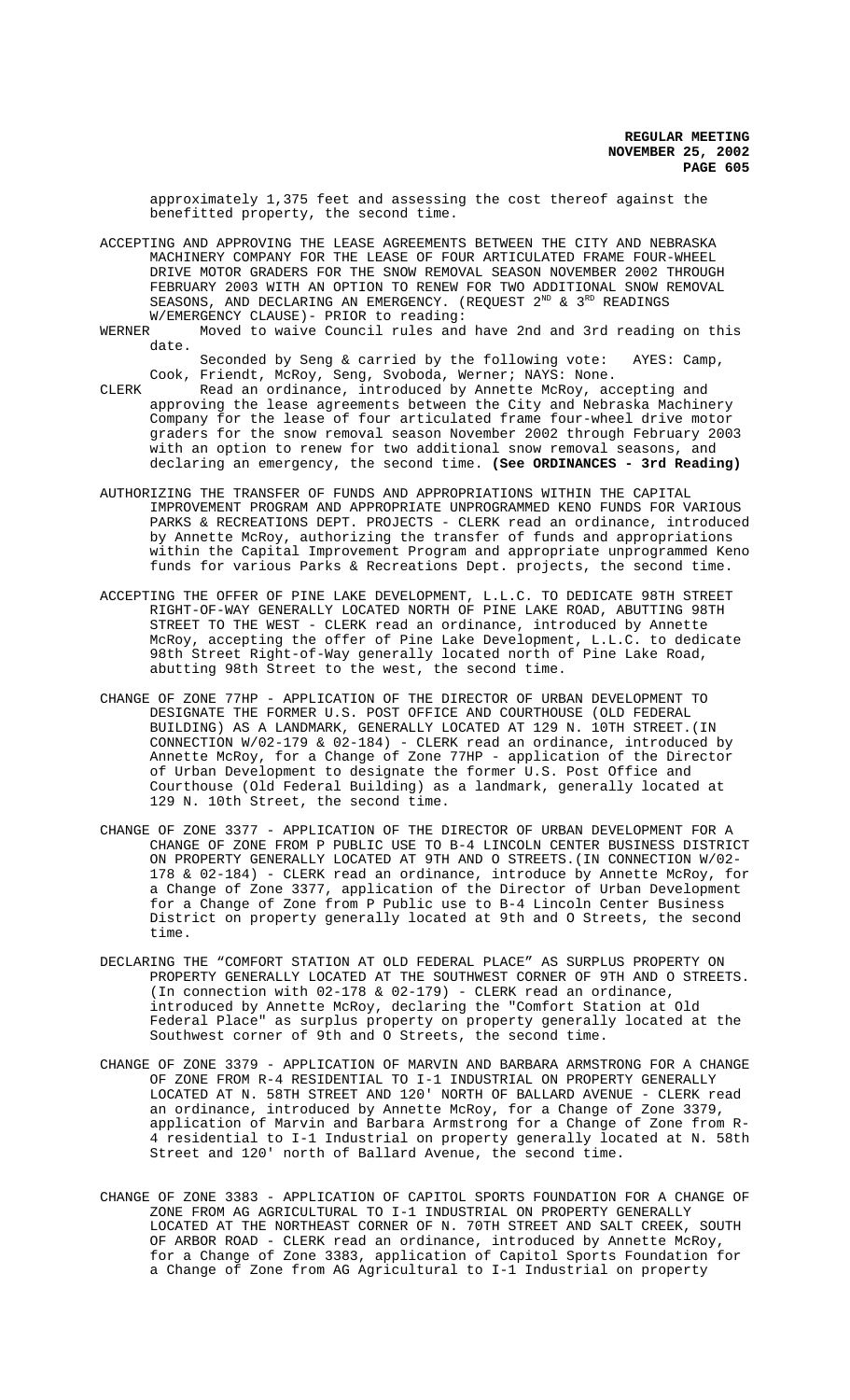generally located at the Northeast corner of N. 70th Street and Salt Creek, south of Arbor Road, the second time.

- CHANGE OF ZONE 3384 APPLICATION OF THE PLANNING DIRECTOR FOR A CHANGE OF ZONE FROM R-2 RESIDENTIAL TO O-2 SUBURBAN OFFICE ON PROPERTY GENERALLY LOCATED AT 201 CAPITOL BEACH BLVD - CLERK read an ordinance, introduced by Annette McRoy, for a Change of Zone 3384, application of the Planning Director for a Change of Zone from R-2 Residential to O-2 Suburban Office on property generally located at 201 Capitol Beach Blvd., the second time.
- ACCEPTING THE OFFER OF STONE BRIDGE CREEK, L.L.C. TO DEDICATE ALVO ROAD RIGHT-OF-WAY GENERALLY LOCATED WEST OF NORTH 14TH STREET - CLERK read an ordinance, introduced by Annette McRoy, accepting the offer of Stone Bridge Creek, L.L.C. to dedicate Alvo Road right-of-way generally located west of north 14th Street, the second time.

### **RESOLUTIONS**

| SPECIAL PERMIT 1976 - APPLICATION OF WILLARD GIEBENRATH TO DEVELOP VIEW POINTE<br>NORTH COMMUNITY UNIT PLAN FOR 14 SINGLE FAMILY ACREAGE LOTS ON PROPERTY<br>GENERALLY LOCATED AT N. 70 <sup>TH</sup> STREET AND WAVERLY ROAD. (In connection |  |  |  |  |
|-----------------------------------------------------------------------------------------------------------------------------------------------------------------------------------------------------------------------------------------------|--|--|--|--|
| $w/02R-245$ ) - PRIOR to reading:                                                                                                                                                                                                             |  |  |  |  |
| Moved to adopt Substitute Resolution.<br>WERNER                                                                                                                                                                                               |  |  |  |  |
| Seconded by Friendt & carried by the following vote: AYES: Camp,                                                                                                                                                                              |  |  |  |  |
| Cook, Friendt, McRoy, Seng, Svoboda, Werner; NAYS: None.                                                                                                                                                                                      |  |  |  |  |
| Moved to continue public hearing and delay action for one week to<br>SVOBODA                                                                                                                                                                  |  |  |  |  |
| $12/2/02$ .                                                                                                                                                                                                                                   |  |  |  |  |
| Seconded by Camp & carried by the following vote: AYES: Camp,                                                                                                                                                                                 |  |  |  |  |
| Cook, Friendt, Seng, Svoboda; NAYS: McRoy, Werner.                                                                                                                                                                                            |  |  |  |  |
| ACCEPTING AND APPROVING THE PRELIMINARY PLAT OF VIEW POINTE NORTH FOR 14 LOTS                                                                                                                                                                 |  |  |  |  |
| AND 5 OUTLOTS WITH WAIVERS OF THE REOUIRED STREET TREES, STREET                                                                                                                                                                               |  |  |  |  |
| LIGHTING, LANDSCAPE SCREENS, SIDEWALKS, CUL-DE-SAC LENGTH, STORM WATER                                                                                                                                                                        |  |  |  |  |
| DETENTION AND BLOCK LENGTH, ON PROPERTY GENERALLY LOCATED AT N. 70TH                                                                                                                                                                          |  |  |  |  |

STREET AND WAVERLY ROAD. (In connection w/02R-244) - PRIOR to reading:<br>WERNER Moved to adopt Substitute Resolution. Moved to adopt Substitute Resolution.

Seconded by Seng & carried by the following vote: AYES: Camp, Cook, Friendt, McRoy, Seng, Svoboda, Werner; NAYS: None.<br>SVOBODA Moved to continue public hearing and delay action

Moved to continue public hearing and delay action for one week to 12/2/02.

Seconded by Seng & carried by the following vote: AYES: Camp, Cook, Friendt, Seng, Svoboda; NAYS: McRoy, Werner.

APPOINTING CARMELIA ANTHONY TO THE LINCOLN COMMISSION ON HUMAN RIGHTS FOR A THREE-YEAR TERM EXPIRING DECEMBER 31, 2005 - CLERK read the following resolution, introduced by Coleen Seng, who moved its adoption:

A-81828 BE IT RESOLVED by the City Council of the City of Lincoln, Nebraska:

That the appointment of Carmelia Anthony to the Lincoln Commission on Human Rights for a three-year term expiring December 31, 2005 is hereby approved.

Introduced by Coleen Seng Seconded by Svoboda & carried by the following vote: AYES: Camp, Cook, Friendt, McRoy, Seng, Svoboda, Werner; NAYS: None.

APPOINTING LORI LOPEZ URDIALES TO THE LINCOLN COMMISSION ON HUMAN RIGHTS TO FILL AN UNEXPIRED TERM EXPIRING DECEMBER 31, 2003 - CLERK read the following resolution, introduced by Coleen Seng, who moved its adoption: A-81829 BE IT RESOLVED by the City Council of the City of Lincoln,

Nebraska:

That the appointment of Lori Lopez Urdiales to the Lincoln Commission on Human Rights for a three-year term expiring December 31, 2005 is hereby approved.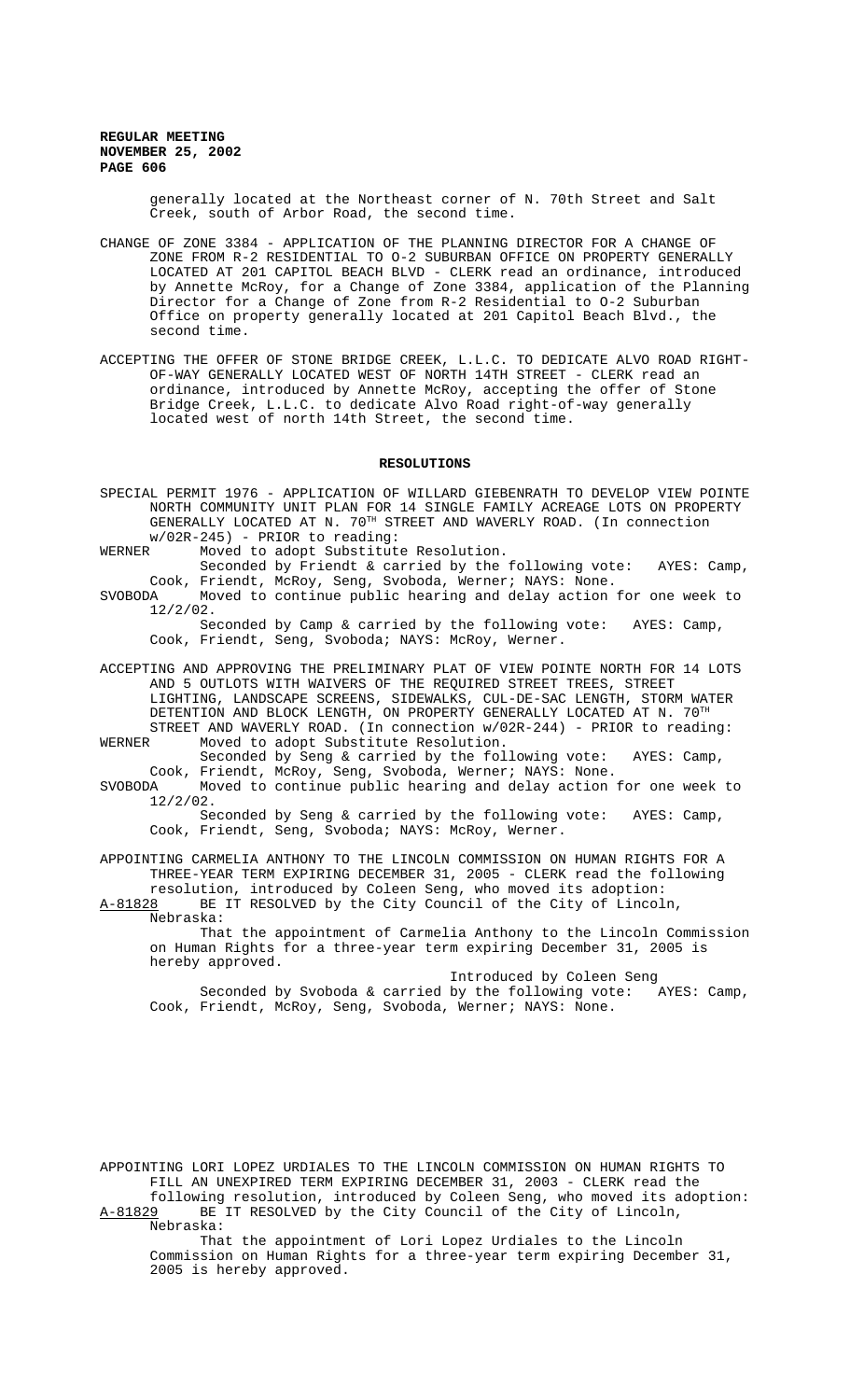Introduced by Coleen Seng<br>by the following vote: AYES: Camp, Seconded by Svoboda & carried by the following vote: Cook, Friendt, McRoy, Seng, Svoboda, Werner; NAYS: None.

REAPPOINTING ERNESTO CASTILLO, JR. AND OSCAR HARRIOTT TO THE LINCOLN COMMISSION ON HUMAN RIGHTS FOR THREE-YEAR TERMS EXPIRING DECEMBER 31, 2005 - CLERK read the following resolution, introduced by Coleen Seng, who moved its adoption:

A-81830 BE IT RESOLVED by the City Council of the City of Lincoln, Nebraska:

That the reappointment of Ernesto Castillo, Jr. and Oscar Harriott to the Lincoln Commission on Human Rights for three-year terms expiring December 31, 2005 is hereby approved.

Introduced by Coleen Seng Seconded by Svoboda & carried by the following vote: AYES: Camp, Cook, Friendt, McRoy, Seng, Svoboda, Werner; NAYS: None.

APPROVING A CONTRACT BETWEEN THE CITY AND THE STATE OF NEBRASKA DEPARTMENT OF MOTOR VEHICLES FOR RENEWAL OF THE CITY'S COMMERCIAL MOTOR VEHICLES THIRD PARTY TESTER CERTIFICATE TO ALLOW THE CITY TO CONDUCT EXAMINATION FOR COMMERCIAL DRIVERS LICENSES - CLERK read the following resolution,

introduced by Coleen Seng, who moved its adoption:<br>A-81831 BE IT RESOLVED by the City Council of the Ci BE IT RESOLVED by the City Council of the City of Lincoln,

Nebraska:

That the contract between the State of Nebraska, Department of Motor Vehicles, and the City of Lincoln for renewal of the City's commercial motor vehicle Third Party Tester Certificate for a two-year term commencing on November 1, 2002, upon the terms and conditions set forth in said contract, a copy of which is attached hereto marked as Attachment "A" and made a part hereof by reference, is hereby accepted and approved.

BE IT FURTHER RESOLVED that the Mayor is authorized to execute said contract on behalf of the City.

Introduced by Coleen Seng<br>the following vote: AYES: Camp, Seconded by Seng & carried by the following vote: Cook, Friendt, McRoy, Seng, Svoboda, Werner; NAYS: None.

APPROVING THE JOINT FUNDING AGREEMENT FOR WATER RESOURCES INVESTIGATIONS WITH U.S. GEOLOGICAL SURVEY PROVIDING FOR A BANK FILTRATION RESEARCH PROJECT - CLERK read the following resolution, introduced by Coleen Seng, who moved its adoption:

A-81832 BE IT RESOLVED by the City Council of the city of Lincoln, Nebraska:

That the attached Supplemental Joint Funding Agreement for Water Resources Investigations with United States Geological Survey providing for a Bank Filtration Research Project, to address evaluation of the potential of transport, attenuation, and inhibition of microorganisms of varying sizes through bank filtration into a public water supply at varying flow regimes of the river during different times of the year from the raw river water flowing through the aquifer, in accordance with the terms and conditions contained in said Agreement is hereby approved and the Mayor is authorized to execute the same on behalf of the City of Lincoln.

The City Clerk is directed to return the executed copies of the Joint Funding Agreement to Jerry Obrist, Chief Engineer, Lincoln Water System.

Introduced by Coleen Seng Seconded by Friendt & carried by the following vote: AYES: Camp, Cook, Friendt, McRoy, Seng, Svoboda, Werner; NAYS: None.

ACCEPTING THE REPORT OF NEW AND PENDING CLAIMS AGAINST THE CITY AND APPROVING DISPOSITION OF CLAIMS SET FORTH THEREIN FOR THE PERIOD OF OCTOBER 16 - 31, 2002 - CLERK read the following resolution, introduced by Coleen

Seng, who moved its adoption:

A-81833 BE IT RESOLVED by the City Council of the City of Lincoln, Nebraska:

That the claims listed in the attached report, marked as Exhibit "A", dated November 1, 2002, of various new and pending tort claims filed against the City of Lincoln with the Office of the City Attorney or the Office of the City Clerk, as well as claims which have been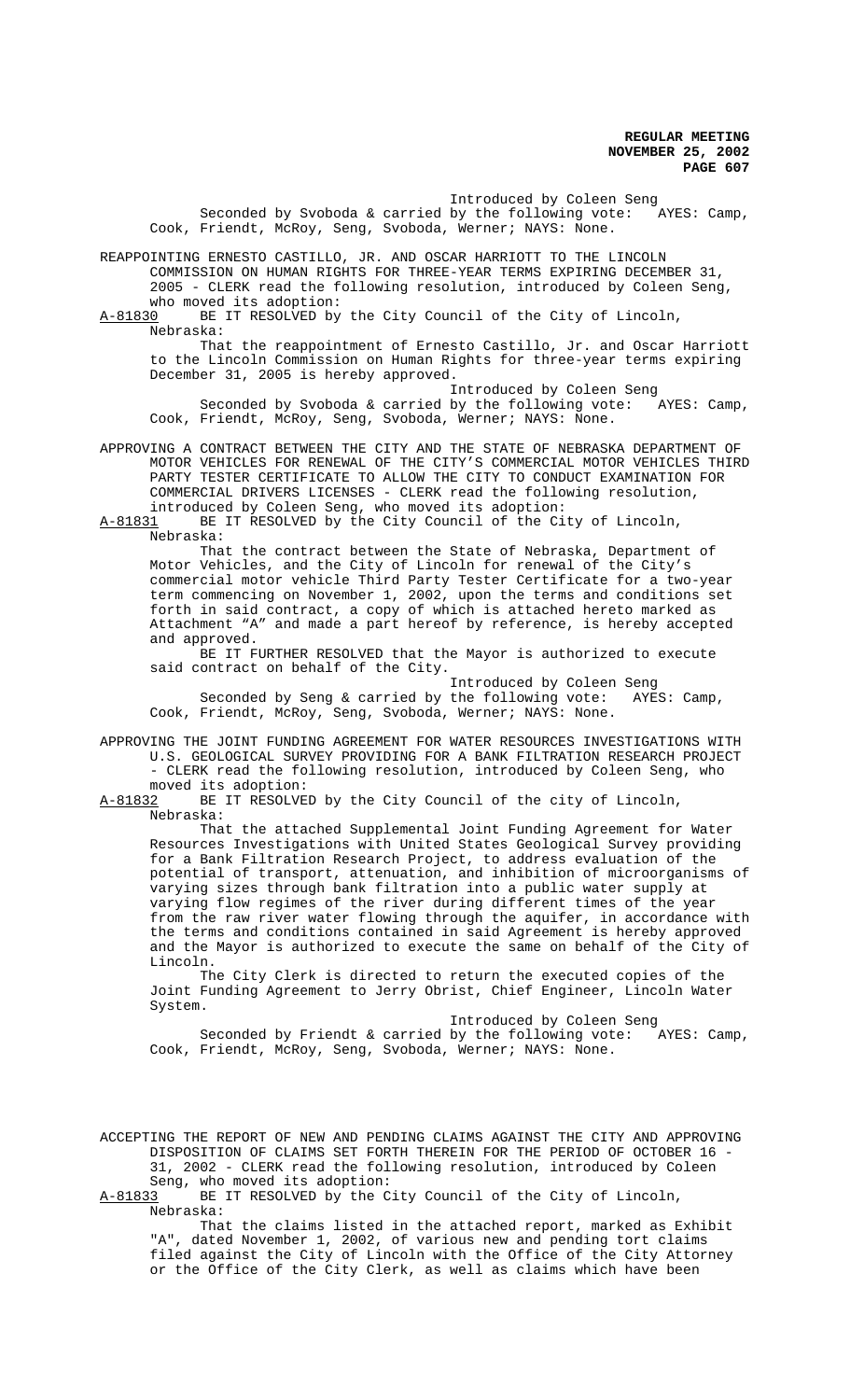disposed of, are hereby received as required by Neb. Rev. Stat. § 13-905 (Reissue 1997). The dispositions of claims by the Office of the City Attorney, as shown by the attached report, are hereby approved:

| DENIED                              |              | ALLOWED                            |          |
|-------------------------------------|--------------|------------------------------------|----------|
| Harold K. Cosier                    | 9,750.00     | Lincoln Baptist Church             | \$173.36 |
| Stanley J. Karel                    | 587.45       | Linda Schreier                     | 6.000.00 |
| Damon Saltzman                      | NAS*         | David M. Stading                   | 816.14   |
| Roma J. Smith                       | 60.00        | Ron Hinkley (R.D. Hinkley          |          |
| Prudential Insurance Co. (Andrew    |              | & Associates, Inc.)                | 3,070.37 |
| & Tammy Inqwerson, Insureds) 699.17 |              | Abigail Beethe                     | 150.00   |
| Titus Ganger                        | 187.24       | Russell Shafer                     | 361.45   |
| Nancy K. Carpenter                  | NAS*         | State Farm Insurance Co. (Donald & |          |
| Elizabeth Tufts                     | 1,000,000.00 | Bernadette Vandewalker, Insureds)  | 771.37   |
| Kym Pinkerton                       | 48.15        | State Farm Insurance Co.           |          |
| Nathaniel Jordan                    | NAS*         | (Eugene T. Arnold, Insured)        | 1,120.60 |
| Alan More                           | 75.00        | State Farm Insurance Co.           |          |
| Capital City Auto Sales             | 461.00       | (Melissa A. Francis, Insured)      | 1,880.00 |
| Sharnick Compton                    | NAS*         | Erin McGovern                      | 294.56   |
|                                     |              | Roger Downs                        | 750.00   |
|                                     |              | Brian Reinwald                     | 2,108.70 |
|                                     |              | Clinton Brooks                     | 3,000.00 |

\* No Amount Specified

The City Attorney is hereby directed to mail to the various claimants listed herein a copy of this resolution which shows the final disposition of their claim.

 Introduced by Coleen Seng Seconded by Svoboda & carried by the following vote:  $XYES: Camp,$ Cook, Friendt, McRoy, Seng, Svoboda, Werner; NAYS: None.

SETTING THE HEARING DATE OF MONDAY, DECEMBER 9, 2002 AT 1:30 P.M. FOR THE APPLICATION OF CONNOT ENTERPRISES, INC. DBA JACK POT FOR A CLASS D LIQUOR LICENSE LOCATED AT 501 WEST A STREET - CLERK read the following resolution, introduced by Coleen Seng, who moved its adoption:

A-81837 BE IT RESOLVED by the City Council, of the City of Lincoln, that a hearing date is hereby set for Mon. December 9, 2002 at 1:30 p.m. or as soon thereafter as possible in the City Council Chambers, County-City Building, 555 S. 10th St., Lincoln, NE, for the purpose of considering the App. of Connot Enterprises, Inc. dba Jack Pot for a Class D liquor license located at 501 West A Street.

If the Police Dept. is unable to complete the investigation by said time, a new hearing will be set.

Introduced by Coleen Seng Seconded by Svoboda & carried by the following vote: AYES: Camp, Cook, Friendt, McRoy, Seng, Svoboda, Werner; NAYS: None.

- SPECIAL PERMIT 1692B APPLICATION OF WILDERNESS RIDGE, L.L.C. FOR AUTHORITY TO SELL ALCOHOLIC BEVERAGES FOR CONSUMPTION ON THE PREMISES AT WILDERNESS RIDGE GOLF COURSE GENERALLY LOCATED SOUTHWEST OF S. 27TH STREET AND YANKEE HILL ROAD - CLERK read the following resolution,
- introduced by Annette McRoy, who moved its adoption:<br>A-81838 WHEREAS, Wilderness Ridge, L.L.C. has submitted A-81838 MHEREAS, Wilderness Ridge, L.L.C. has submitted an application designated as Special Permit No. 1692B for authority to sell alcoholic beverages for consumption on the premises generally located at southwest of the intersection South 27th Street and Yankee Hill Road, legally described as:

Lot 1 I.T., Lot 4, I.T., Lot 9 I.T., Lot 14, I.T., Lot 16 I.T., Lot 18 I.T., Lot 21, I.T., Lot 24 I.T., Lot 27 I.T., Lot 28 I.T., Lot 29 I.T., Lot 30 I.T., the Northwest Quarter of the Southeast Quarter, a portion of the North Half of the South Half of the Northwest Quarter, all located in Section 25, and Lot 62 I.T., located in Section 24, Township 9 North, Range 6 East of the 6th P.M., Lancaster County, Nebraska and more particularly described as follows: Beginning at the northeast corner of Lot 27 I.T., said point being the true point of beginning; thence on an assumed bearing of south 00 degrees 03 minutes 17 seconds east, along the east line of said Lot 27 I.T., and said Lot 28 I.T., a distance of 1274.72 feet to the northeast corner of said Lot 29 I.T.; thence south 00 degrees 38 minutes 43 seconds west, along an east line of said Lot 29 I.T., a distance of 818.58 feet to an east corner of said Lot 29 I.T.; thence south 00 degrees 03 minutes 17 seconds east, along an east line of said Lot 29 I.T., a distance of 506.12 feet to the northeast corner of said Lot 30 I.T.; thence south 00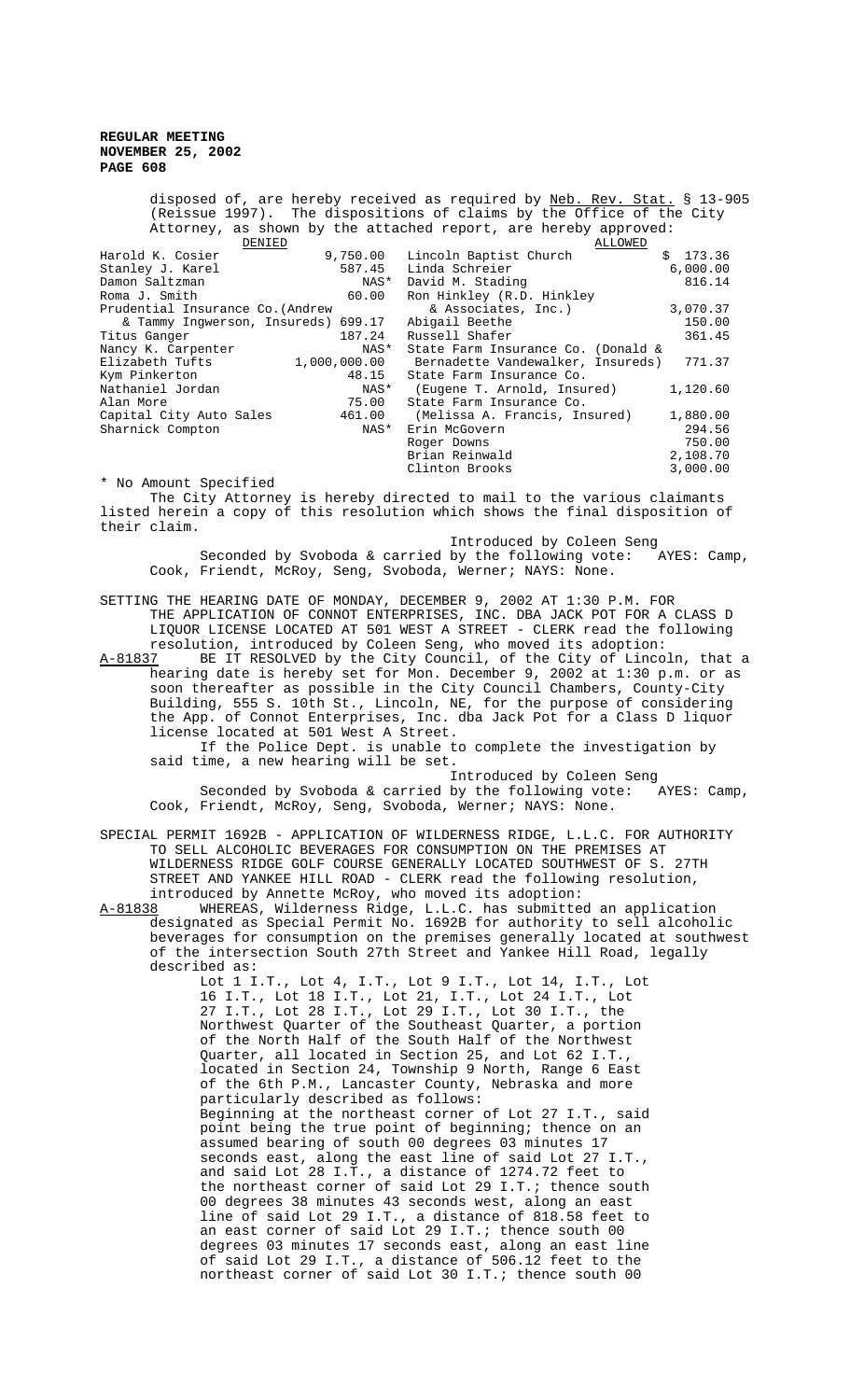degrees 00 minutes 42 seconds east, along an east line of said Lot 30 I.T., a distance of 293.88 feet to a point of deflection; thence south 00 degrees 50 minutes 02 seconds east, along an east line of said Lot 30 I.T., a distance of 696.92 feet to a point; thence north 89 degrees 59 minutes 18 seconds east, along a north line of said Lot 30 I.T., a distance of 17.00 feet to a point; thence south 00 degrees 00 minutes 42 seconds east, along an east line of said Lot 30 I.T., a distance of 300.00 feet to a point; thence south 89 degrees 59 minutes 18 seconds west, along a south line of said Lot 30 I.T., a distance of 17.00 feet to a point; thence south 00 degrees 00 minutes 42 seconds east, along an east line of said Lot 30 I.T., a distance of 1353.12 feet to the southeast corner of said Lot 30 I.T.; thence north 89 degrees 38 minutes 49 seconds west, along the south line of said Lots 30 I.T. and 9 I.T., a distance of 2020.16 feet to the southwest corner of said Lot 9 I.T.; thence north 28 degrees 36 minutes 46 seconds west along the west lines of Lots 9 I.T., 16 I.T., 14 I.T., 18 I.T., 24 I.T., 21 I.T., and Lot 62 I.T., a distance of 6604.66 feet to a west corner of said Lot 62 I.T.; thence north 00 degrees 10 minutes 31 seconds west along a west line of said Lot 62 I.T., a distance of 64.78 feet to the northwest corner of said Lot 62 I.T.; thence north 89 degrees 49 minutes 23 seconds east along a north line of said Lot 62 I.T., a distance of 117.27 feet to a point of curvature; thence along a curve to the right having a radius of 350.00 feet, arc length of 274.61 feet, delta angle of 44 degrees 57 minutes 15 seconds, a chord bearing of south 67 degrees 42 minutes 00 seconds east along the north line of said Lot 62 I.T., and a chord length of 267.62 feet to a point of tangency; thence south 45 degrees 13 minutes 22 seconds east along a north line of said Lot 62 I.T., a distance of 348.97 feet to a point of curvature; thence along a curve to the left having a radius of 898.83 feet, arc length of 697.04 feet, delta angle of 44 degrees 25 minutes 57 seconds, a chord bearing of south 67 degrees 26 minutes 02 seconds east along a north line of said Lots 62 I.T. and 21 I.T., and a chord length of 679.70 feet to a point of tangency; thence south 89 degrees 39 minutes 00 seconds east, along a north line of said Lot 21 I.T., a distance of 43.29 feet to the northeast corner of said Lot 21 I.T.; thence north 79 degrees 07 minutes 00 seconds east, along a north line of said Lot 1 I.T., a distance of 87.27 feet to a point of deflection; thence south 89 degrees 39 minutes 00 seconds east, along a north line of said Lot 1 I.T., distance of 1229.81 feet to the northeast corner of said Lot 1 I.T.; thence north 00 degrees 01 minutes 45 seconds west along the west line of said Lot 28 I.T., a distance of 33.00 feet to the north corner of said Section 25; thence south 89 degrees 38 minutes 45 seconds east along the north line of said Lot 28 I.T., a distance of 1287.04 feet to a northeast corner of said Lot 28 I.T.; thence south 00 degrees 01 minutes 45 seconds east along the east line of said Lot 28 I.T., a distance of 33.00 feet to the northwest corner of said Lot 27 I.T.; thence south 89 degrees 38 minutes 45 seconds east along the north line of said Lot 27 I.T., a distance of 1144.28 feet to a northeast corner of said Lot 27 I.T.; thence south 00 degrees 21 minutes 15 seconds west along an east line of said Lot 27 I.T., a distance of 17.00 feet to a north corner of said Lot 27 I.T.; thence south 89 degrees 38 minutes 45 seconds east, along a north line of said Lot 27 I.T., a distance of 150.00 feet to a northeast corner of said Lot 27 I.T., said point being the true point of beginning; said tract contains a calculated area of 18,383,764.39 square feet or 422.04 acres, more or less; and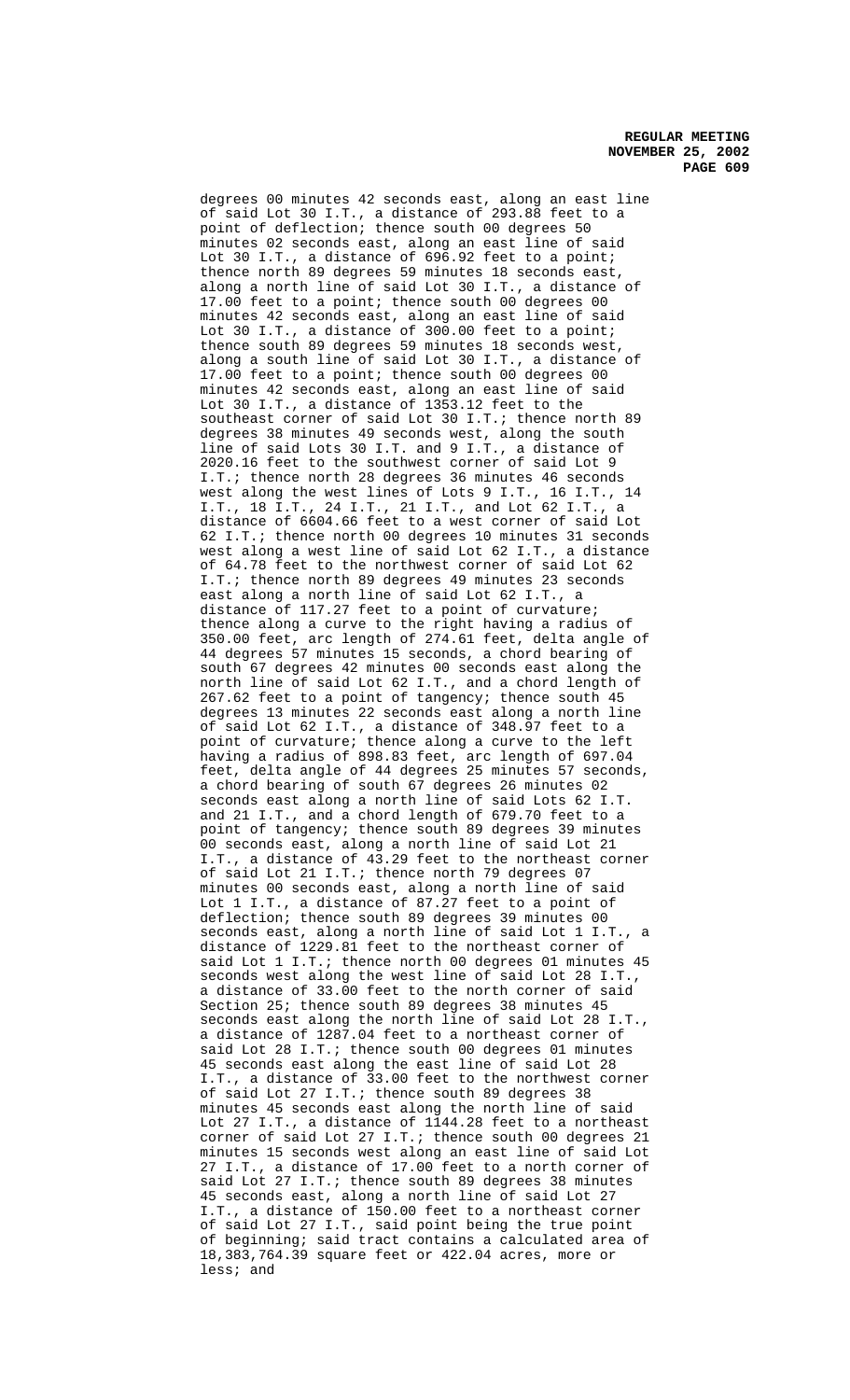> WHEREAS, the real property adjacent to the area included within the site plan for this permit to sell alcoholic beverages on the premises will not be adversely affected; and

WHEREAS, said site plan together with the terms and conditions hereinafter set forth are consistent with the intent and purpose of Title 27 of the Lincoln Municipal Code to promote the public health, safety, and general welfare.

NOW, THEREFORE, BE IT RESOLVED by the City Council of the City of Lincoln, Nebraska:

That the application of Wilderness Ridge, L.L.C., hereinafter referred to as "Permittee", to sell alcoholic beverages for consumption on the premises on property legally described above be and the same is hereby granted under the provisions of Section 27.63.680 of the Lincoln Municipal Code upon condition that operation of said licensed premises be in strict compliance with said application, the site plan, and the following additional express terms, conditions, and requirements:

1. This permit approves the sale of alcoholic beverages for consumption on the premises only as an accessory use to the Wilderness Ridge Golf Course.

2. The site plan approved by this permit shall be the basis for all interpretations of setbacks, yards, locations of buildings, location of parking and circulation elements, and similar matters.

3. The terms, conditions, and requirements of this resolution shall be binding and obligatory upon the Permittee, its successors, and assigns. The building official shall report violations to the City Council which may revoke the special permit or take such other action as may be necessary to gain compliance.<br>4. The Permittee shall sign

The Permittee shall sign and return the City's letter of acceptance to the City Clerk within 30 days following approval of the special permit, provided, however, said 30-day period may be extended up to six months by administrative amendment. The City Clerk shall file a copy of the resolution approving the special permit and the letter of acceptance with the Register of Deeds, filing fees therefor to be paid in advance by the Permittee.

5. The site plan as approved with this resolution voids and supersedes all previously approved site plans, however, all resolutions approving previous permits remain in force unless specifically amended by this resolution.

Introduced by Annette McRoy Seconded by Seng & carried by the following vote: AYES: Camp, Cook, Friendt, McRoy, Seng, Svoboda, Werner; NAYS: None.

# **PETITIONS & COMMUNICATIONS**

SETTING THE HEARING DATE OF MONDAY, DECEMBER 2, 2002 AT 1:30 P.M. FOR THE APPLICATION OF ST. PATRICK'S CHURCH TO CONDUCT A LOTTERY IN THE CITY OF LINCOLN FOR THE PERIOD OF JANUARY 15, 2003 TO MARCH 25, 2003 - CLERK requested a motion for approval:

CAMP Moved to approve the hearing date.

So moved.

 Seconded by Svoboda & carried by the following vote: AYES: Camp, Cook, Friendt, McRoy, Seng, Svoboda, Werner; NAYS: None.

## **REPORTS OF CITY OFFICERS**

INVESTMENT OF FUNDS FOR NOVEMBER 12 THROUGH NOVEMBER 15, 2002 - CLERK read the following resolution, introduced by Coleen Seng, who moved its adoption: A-81834 BE IT HEREBY RESOLVED BY THE CITY COUNCIL of the City of Lincoln,

Nebraska: That the attached list of investments be confirmed and approved, and the City Treasurer is hereby directed to hold said investments until maturity unless otherwise directed by the City Council.

Introduced by Coleen Seng

 Seconded by Svoboda & carried by the following vote: AYES: Camp, Cook, Friendt, McRoy, Seng, Svoboda, Werner; NAYS: None.

APPROVING DISTRIBUTION OF FUNDS REPRESENTING INTEREST EARNING ON SHORT TERM INVESTMENTS OF IDLE FUNDS DURING THE MONTH ENDED OCTOBER, 2002 - CLERK read the following resolution, introduced by Coleen Seng, who moved its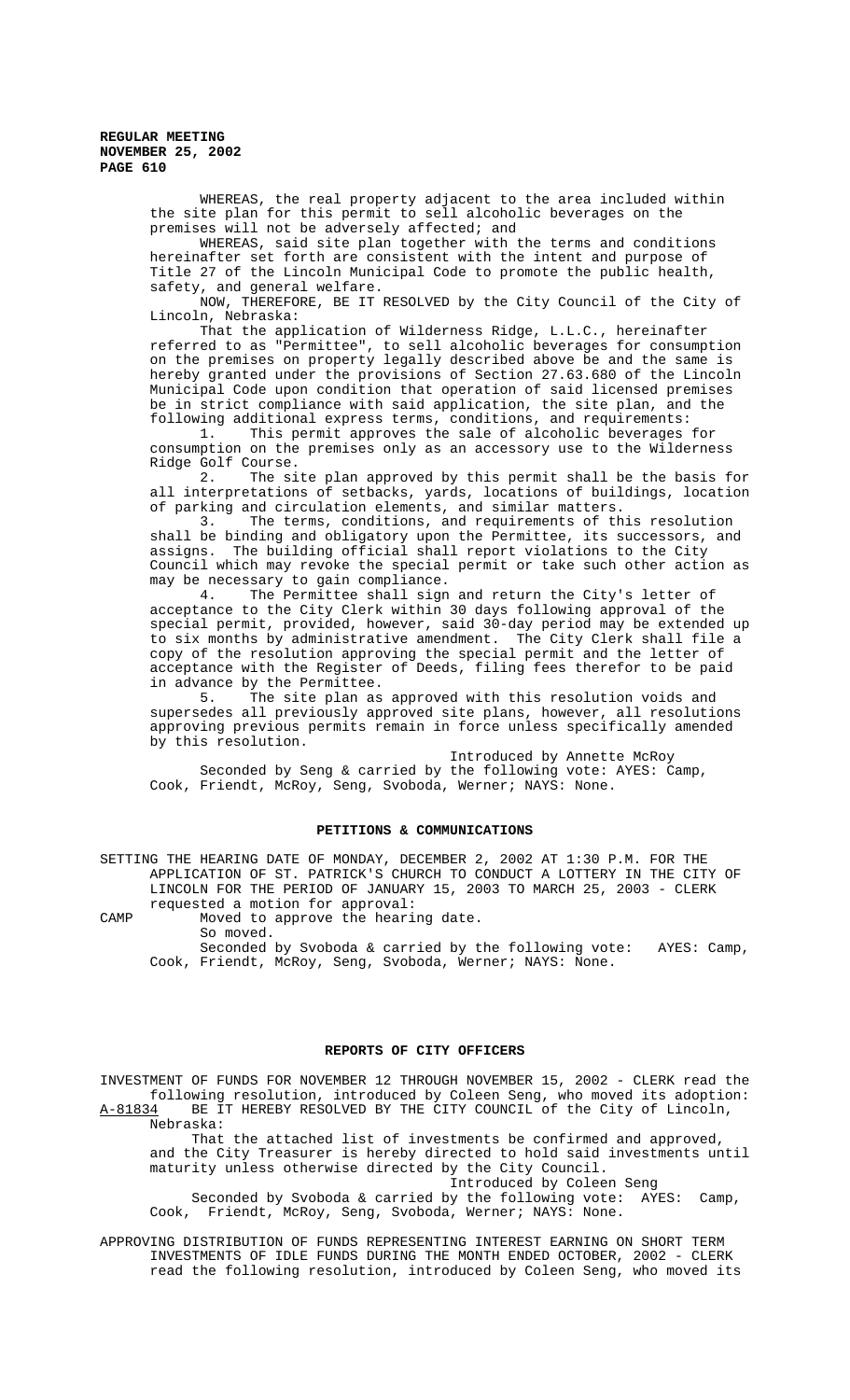adoption:<br>A-81835 BE BE IT RESOLVED by the City Council of the City of Lincoln, Nebraska: The during the month ended October 31, 2002, \$152,583.17 was earned from the investments of "IDLE FUNDS". The same is hereby distributed to the various funds on a pro-rata basis using the balance of each fund and allocating a portion of the interest on the ratio that such balance bears to the total of all fund balances. Introduced by Coleen Seng Seconded by Svoboda & carried by the following vote: AYES: Camp, Cook, Friendt, McRoy, Seng, Svoboda, Werner; NAYS: None. SETTING THE HEARING DATE OF MONDAY, DECEMBER 16, 2002, 10:00 A.M. ON THE BOARD OF EQUALIZATION SPECIAL ASSESSMENT GROUP I - CLERK read the following resolution, introduced by Coleen Seng, who moved its adoption: A-81836 BE IT RESOLVED by the City Council of the City of Lincoln, Nebraska: That the City Clerk be and she is hereby instructed to give ten days notice by publication according to law that the City Council will, at a regular meeting to be held on the 9th day of December, 2002, at 1:30 P.M., assess the improvements in the following special assessment districts: Water District No. 1181 Paving District No. 2621 Alley Paving District No. 359 BE IT FURTHER RESOLVED that the City Council will sit as a Board of Equalization for the purpose of distributing said tax and equalizing said assessments on Monday, December 16, 2002, at 10:00 a.m. with adjournment from day to day until said work of equalizing said assessments are completed. Introduced by Coleen Seng<br>E following vote: AYES: Camp, Seconded by Svoboda & carried by the following vote: Cook, Friendt, McRoy, Seng, Svoboda, Werner; NAYS: None.

REPORT FROM CITY TREASURER OF TELECOMMUNICATION TAX FOR THE MONTH OF October, 2002: Global Crossing Telecommunications, Inc. AT&T Comm. Of Midwest, Tracfone Wireless, Inc., Qwest Communication Corp.,Virgin Mobile USA, Onstar Corporation, Cricket Communications, Inc., Primus Telecommunications, Inc., Broadwing Telecommunications, ACN Communications Services, Inc., Touch America, Inc., Working Assets Funding Service, Inc., NPCR, Inc., D & D Communications, ATS Mobile Telephone Co., Inc. - CLERK presented said report which was placed on file in the Office of the City Clerk. **(20)**

### **ORDINANCES - 1ST READING**

- DECLARING APPROXIMATELY 3,225 SQUARE FEET OF CITY OWNED PROPERTY GENERALLY LOCATED AT 9TH AND Q STREETS AS SURPLUS AND AUTHORIZING THE SALE THEREOF TO B & J PARTNERSHIP - CLERK read the following ordinance, introduced by Coleen Seng, declaring approximately 3,225 square feet of city owned property generally located at 9th and Q Streets as surplus and authorizing the sale thereof to B & J Partnership, the first time.
- AMENDING SECTION 9.36.080 OF THE LINCOLN MUNICIPAL CODE TO ALLOW THE LINCOLN AIRPORT AUTHORITY TO DESIGNATE FLIGHT PATTERNS THAT ARE IN NEED OF CONTROL OF THE BIRD POPULATION FOR THE PROTECTION OF THE PUBLIC HEALTH, SAFETY, AND WELFARE; AND TO ALLOW CITY RECOGNIZED HOMEOWNER ASSOCIATIONS TO USE NONLETHAL MEANS TO HELP REDUCE THE BIRD POPULATIONS WITHIN THE FLIGHT PATTERNS - CLERK read the following ordinance, introduced by Coleen Seng, amending Section 9.36.080 of the Lincoln Municipal Code to allow the Lincoln Airport Authority to designate flight patterns that are in need of control of the bird population for the protection of the public health, safety, and welfare; and to allow city recognized homeowner associations to use nonlethal means to help reduce the bird populations within the flight patterns, the first time.

## **ORDINANCES - 3RD READING**

ACCEPTING AND APPROVING THE LEASE AGREEMENTS BETWEEN THE CITY AND NEBRASKA MACHINERY COMPANY FOR THE LEASE OF FOUR ARTICULATED FRAME FOUR-WHEEL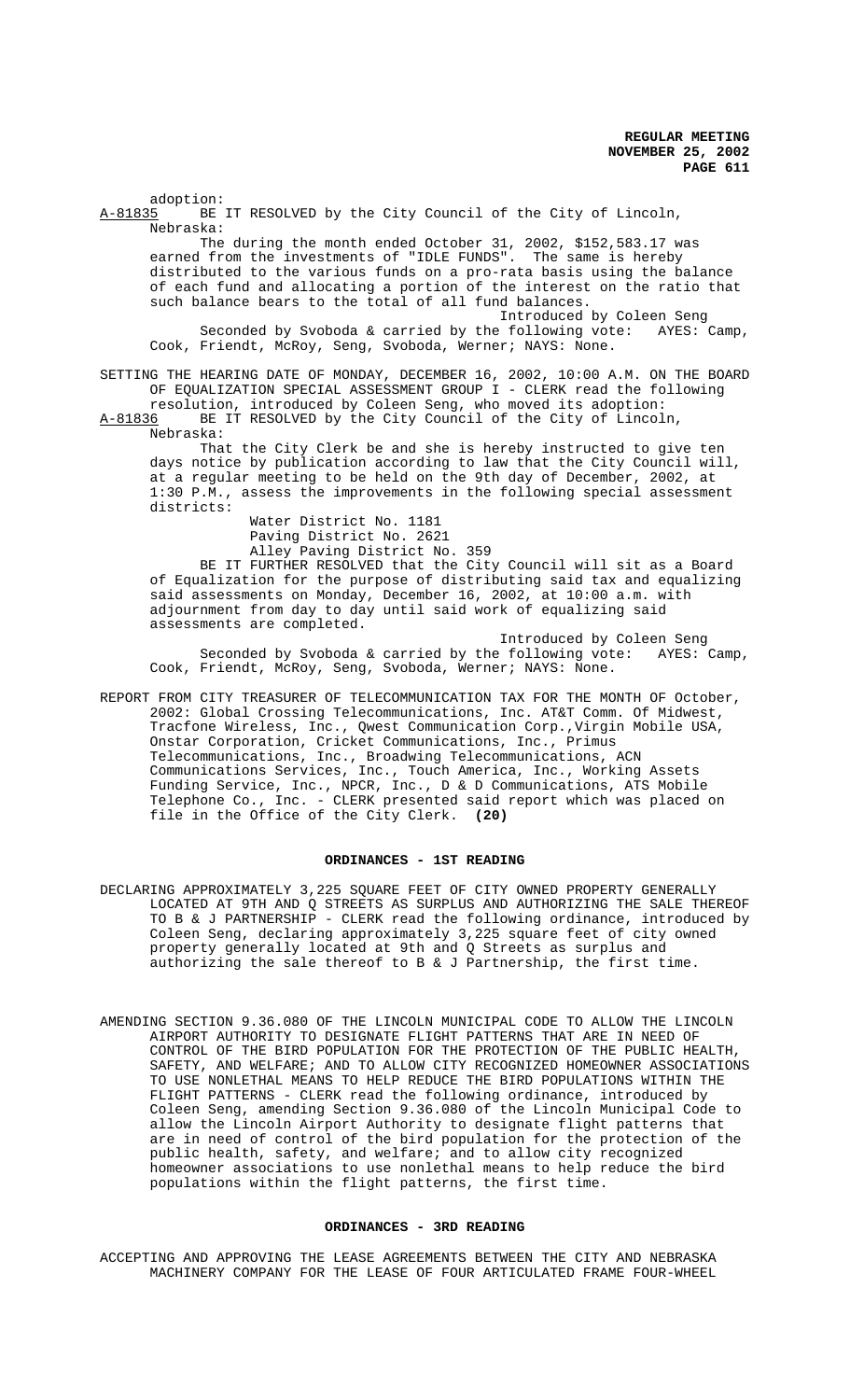DRIVE MOTOR GRADERS FOR THE SNOW REMOVAL SEASON NOVEMBER 2002 THROUGH FEBRUARY 2003 WITH AN OPTION TO RENEW FOR TWO ADDITIONAL SNOW REMOVAL SEASONS, AND DECLARING AN EMERGENCY - CLERK read an ordinance, introduced by Annette McRoy, accepting and approving the lease agreements between the City and Nebraska Machinery Company for the lease of four articulated frame four-wheel drive motor graders for the snow removal season November 2002 through February 2003 with an option to renew for two additional snow removal seasons, and declaring an emergency, the third time.

MCROY Moved to pass ordinance as read.

Seconded by Seng & carried by the following vote: AYES: Camp, Cook, Friendt, McRoy, Seng, Svoboda, Werner; NAYS: None. The ordinance being numbered **#18093** is recorded in Ordinance Book No. 25, Page

- VACATING A PORTION OF O'HANLON DRIVE, REQUESTED BY DON JOHNSON HOMES INC., DAVID AND SYDNEY RICHARDS, RIDGE DEVELOPMENT COMPANY AND SOUTHVIEW, INC., GENERALLY LOCATED ¼ MILE NORTH OF THE INTERSECTION OF S. 27TH STREET AND YANKEE HILL ROAD - CLERK read an ordinance, introduced by Glenn Friendt, vacating a portion of O'Hanlon Drive, requested by Don Johnson Homes Inc., David and Sydney Richards, Ridge Development Company and Southview, Inc., generally located 1/4 mile north of the intersection of S. 27th Street and Yankee Hill Road, the third time.
- FRIENDT Moved to pass the ordinance as read. Seconded by Svoboda & carried by the following vote: AYES: Camp,

Cook, Friendt, McRoy, Seng, Svoboda, Werner; NAYS: None. The ordinance being numbered **#18094** is recorded in Ordinance Book No. 25, Page

CHANGE OF ZONE 3370 - APPLICATION OF CONNIE HEIER AND PATRICIA SLAUGHTER FOR A CHANGE OF ZONE FROM AG AGRICULTURE TO AGR AGRICULTURAL RESIDENTIAL ON PROPERTY GENERALLY LOCATED AT THE SOUTHEAST CORNER OF S. 112TH STREET AND OLD CHENEY ROAD - CLERK read the following resolution, introduced by Glenn Friendt, Change of Zone 3370 - application of Connie Heier and Patricia Slaughter for a change of Zone from AG Agriculture to AGR Agricultural residential on property generally located at the southeast corner of S. 112th Street and Old Cheney Road, the third time.<br>FRIENDT Moved to pass the ordinance as read. Moved to pass the ordinance as read.

Seconded by Svoboda & carried by the following vote: AYES: Camp, Cook, Friendt, McRoy, Seng, Svoboda; NAYS: Werner.

The ordinance being numbered **#18095** is recorded in Ordinance Book No. 25, Page

CHANGE OF ZONE 3376 - APPLICATION OF RON AND ROSE MCMAHAN FOR A CHANGE OF ZONE FROM R-2 RESIDENTIAL TO H-3 HIGHWAY COMMERCIAL ON PROPERTY GENERALLY LOCATED 330 FEET NORTH OF WEST O STREET AND N.W. 14TH STREET - CLERK read an ordinance, introduced by Glenn Friendt, for Change of Zone 3376 - Application of Ron and Rose McMahan for a change of zone from R-2 Residential to H-3 Highway Commercial on property generally located 330 feet north of West O Street and N.W. 14th Street, the third time.<br>FRIENDT Moved to pass the ordinance as read. Moved to pass the ordinance as read.

Seconded by Seng & **LOST** by the following vote: AYES: Camp, Friendt, Svoboda; NAYS: Cook, McRoy, Seng, Werner. The ordinance, having **LOST**, was assigned File **#38-4422** & was placed on file in the Office of the City Clerk.

CHANGE OF ZONE 3380 - APPLICATION OF THE PLANNING DIRECTOR FOR A CHANGE OF ZONE FROM B-2 PLANNED NEIGHBORHOOD BUSINESS DISTRICT TO R-3 RESIDENTIAL ON PROPERTY GENERALLY LOCATED AT S. 79TH STREET AND PIONEERS BLVD. -CLERK read an ordinance, introduced by Glenn Friendt, for Change of Zone 3380 - Application of the Planning Director for a Change of Zone from B-2 Planned Neighborhood Business District to R-3 Residential on property generally located at S. 79th Street and Pioneers Blvd., the third time.<br>FRIENDT Moved to pass the ordinance as read. Moved to pass the ordinance as read.

Seconded by Seng & carried by the following vote: AYES: Camp, Cook, Friendt, McRoy, Seng, Svoboda, Werner; NAYS: None.

The ordinance being numbered **#18096** is recorded in Ordinance Book No. 25, Page

CHANGE OF ZONE 3382 - AMENDING SECTIONS 27.63.130 AND 27.63.680 OF THE LINCOLN MUNICIPAL CODE ZONING ORDINANCE TO ALLOW THE SALE OF ALCOHOL FOR CONSUMPTION ON THE PREMISES AT GOLF COURSES AND COUNTRY CLUBS AS AN ALLOWED ACCESSORY USE BY SPECIAL PERMIT - CLERK read an ordinance, introduced by Glenn Friendt, for Change of Zone 3382 - Amending Sections 27.63.130 and 27.63.680 of the Lincoln Municipal Code Zoning Ordinance to allow the sale of alcohol for consumption on the premises at golf courses and country clubs as an allowed accessory use by special permit,